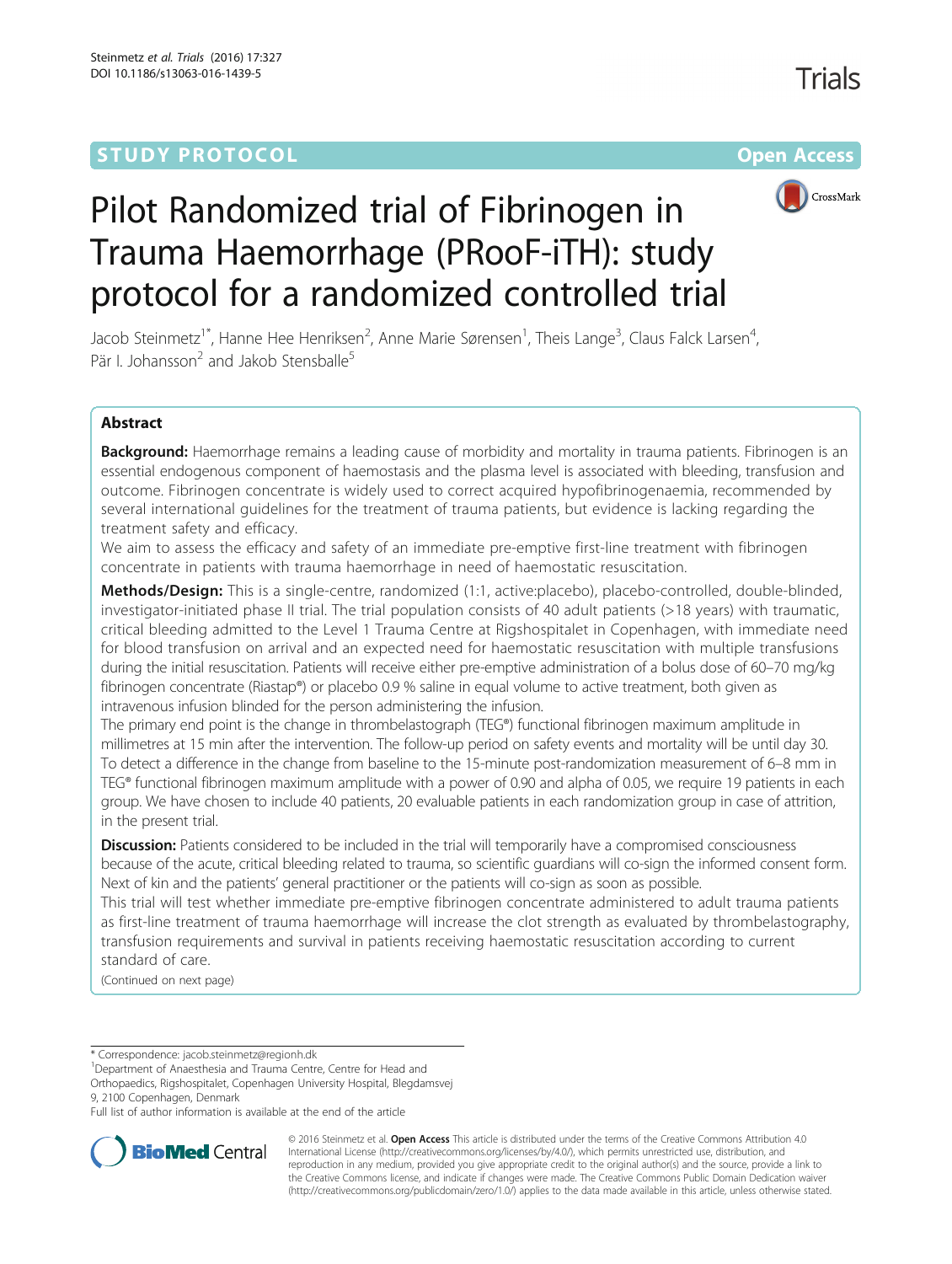#### (Continued from previous page)

Trial registration: EudraCT no. 2014-003978-16 (22/1 2015); ClinicalTrials.gov: [NCT02344069.](https://clinicaltrials.gov/ct2/show/NCT02344069) Registered on 14 January 2015. Trial protocol version 4.2 (23-12-2014).

Keywords: Trauma, Haemorrhage, Fibrinogen, Haemostatic Resuscitation, Thrombelastography

# Background

Haemorrhage remains a leading cause of morbidity and mortality in trauma patients [[1](#page-7-0)]. Fibrinogen is an essential endogenous component of haemostasis [\[2\]](#page-7-0) and the plasma level is associated to bleeding, transfusion and outcome [\[3](#page-7-0)]. Fibrinogen concentrate is widely used to correct acquired hypofibrinogenaemia, recommended by several guidelines [\[4](#page-7-0), [5](#page-7-0)], but evidence is lacking regarding the treatment efficacy [\[6](#page-7-0), [7](#page-7-0)].

Several trauma resuscitation strategies are currently being employed and investigated internationally [[8\]](#page-7-0). The concept of haemostatic resuscitation is widely used in which early pre-emptive balanced transfusion therapy with red blood cells (RBC): fresh frozen plasma (FFP): platelets (PLT) are driven according to fixed ratios aiming at 1:1:1. The best evidence for this concept comes from Holcomb and colleagues, showing a beneficial effect of high ratios on haemostasis and short-term mortality due to exsanguination [\[9\]](#page-7-0). The Copenhagen Concept, Haemostatic Control Resuscitation (HCR), implemented in 2004, is a further adaptation of haemostatic resuscitation comprising of balanced transfusion therapy with transfusion packages equal to a ratio 1:1:1 in the early phase of massive bleeding, and then adjusting the therapy according to viscoelastic haemostatic assay-based algorithms allowing for goal-directed treatment of coagulopathy [[1, 10](#page-7-0)]. The standard of trauma care in our facility is based on Advanced Trauma Life Support (ATLS) with strong focus on haemorrhage control, and early whole-body computed tomography (CT) if the patient is stable. Tranexamic acid is standard of both pre- and intrahospital care in Denmark according to the CRASH-2 trial [[11\]](#page-7-0). HCR is associated with improved survival in observational studies, but still, in most resuscitation concepts, including HCR, a low level of fibrinogen is associated with coagulopathy, low clot strength and poor outcome [\[1](#page-7-0), [3](#page-7-0)].

Fibrinogen is a key element not only in secondary haemostasis, where it is cleaved by thrombin to form fibrin, but also in primary haemostasis by facilitating platelet aggregation and adhesion [\[12\]](#page-7-0). Fibrinogen levels average 2–4 g/l in healthy individuals and have been shown to be the element of the coagulation system that first reaches low levels during haemorrhage, at least if volume replacement is based on RBC and fluids alone [[13\]](#page-7-0), and in conditions with hyperfibrinolysis [[14\]](#page-7-0). The "critical level" at which acquired fibrinogen deficiency

causes a decrease in haemostatic competence is, however, debatable. Studies in patients with congenital fibrinogen deficiencies indicate that only levels below 1 g/l cause an increase in bleeding during surgery [\[6](#page-7-0)], and this level has generally been adopted as a target for substitution in bleeding patients with acquired deficiencies also [\[6, 15\]](#page-7-0). A level as high as 1.5–2 g/l is now being suggested as the target for substitution since decreased levels have been associated with worse outcomes in bleeding patients [\[3](#page-7-0)–[5, 16, 17\]](#page-7-0). In regard to the use of fibrinogen concentrate in bleeding trauma patients, no data from prospective randomized controlled trials (RCT) have been published. However, there are another ongoing study (NCT01475344), and the FiiRST study (NCT02203968) that is completed, but with no results published yet. The CRYOSTAT pilot trial showed that cryoprecipitate supplementation containing fibrinogen in trauma is feasible and that a definitive trial is warranted to see the effect on safety, transfusions, morbidity and mortality [[18](#page-7-0)]. However, cryoprecipitate is more than fibrinogen substitution since all coagulation factors are in there and it may not be comparable to fibrinogen concentrate primarily containing fibrinogen [[19](#page-7-0)]. Outside trauma, the evidence for use of fibrinogen is also very scarce and most studies are with high risk of bias [[15](#page-7-0)]. Moreover, in the latest RCT on severe postpartum haemorrhage no evidence to support the preemptive use of 2 g fibrinogen concentrate was found, however no concern related to safety and thromboembolic complications in particular appeared [\[20\]](#page-7-0).

The objective of this trial is to assess the efficacy and safety of an immediate pre-emptive first-line treatment with fibrinogen concentrate in patients with trauma haemorrhage in need of haemostatic resuscitation. We hypothesize that immediate pre-emptive fibrinogen concentrate administered to adult trauma patients as first-line treatment of traumatic haemorrhage will increase the clot strength as evaluated by thrombelastography (TEG®).

### Methods/design

This is a single-centre randomized, double-blinded, controlled, investigator-initiated, pilot phase II trial of 40 haemorrhaging trauma patients admitted to the Level 1 Trauma Centre in Copenhagen, Denmark randomized to administration of fibrinogen concentrate (Riastap®, CSL Behring Scandinavia, Danderyd, Sweden), as compared to placebo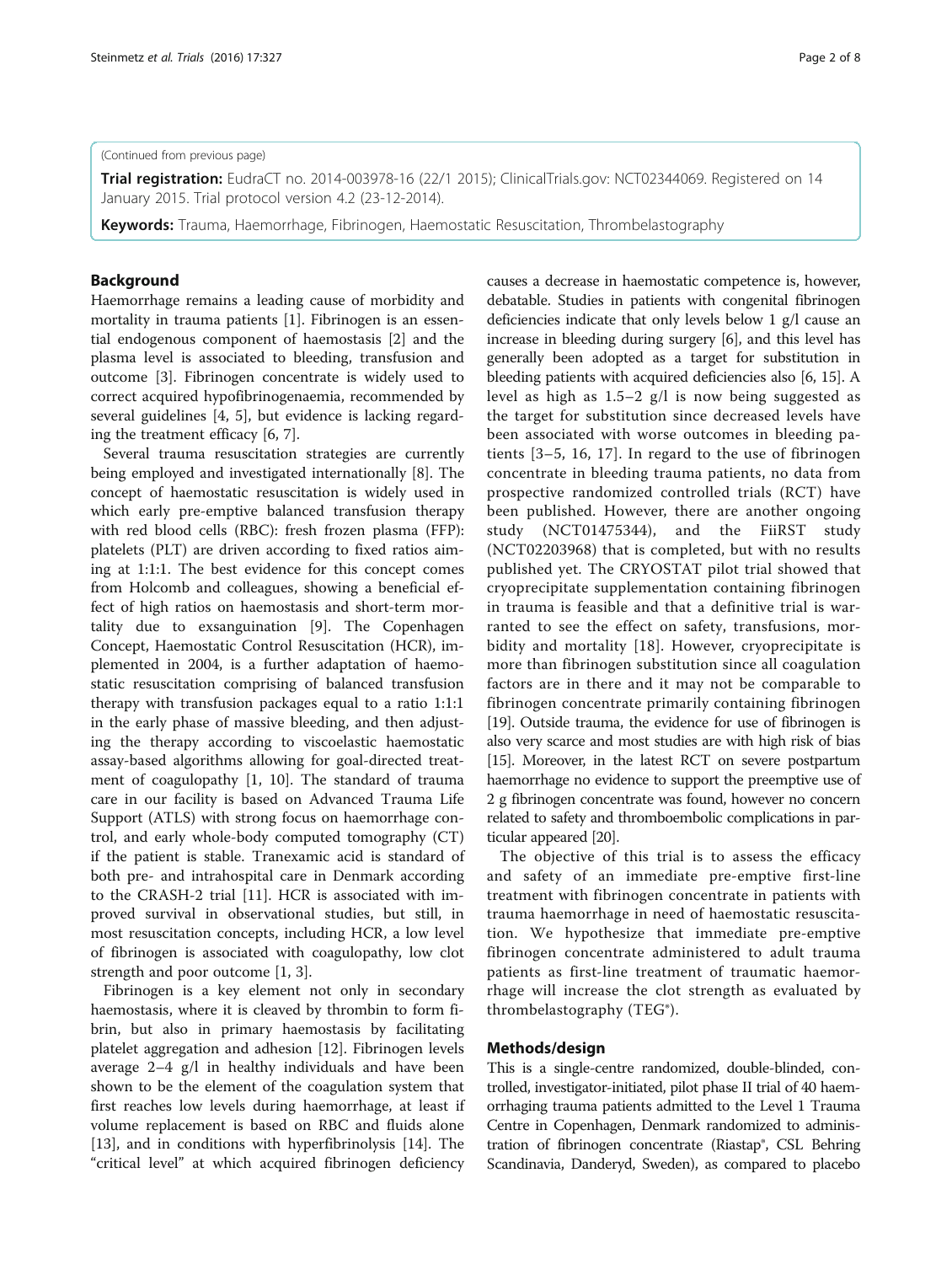(saline), as immediate, pre-emptive first-line treatment of trauma haemorrhage, when haemostatic resuscitation is needed.

# Patients

The study will include 40 adult  $(\geq 18$  years) trauma patients received directly from the scene of the accident, where an order of at least one blood component transfusion within the first hour of arrival is initiated, and the patient is predicted to need transfusion package therapy during the first 2 hours (activated massive transfusion protocol) [[10](#page-7-0)]. Detailed inclusion and exclusion criteria are listed in Table 1. A written informed consent will be obtained from patients or scientific guardians (independent physicians and/or next of kin).

# Randomization

The randomization is done in blocks of six, and the randomization sequence and envelopes are generated and validated by two persons that are otherwise not involved in the trial. Randomization was performed using Microsoft Excel software (Microsoft Corp., Redmond, WA, USA). Treatments (fibrinogen concentrate - Riastap® or placebo/ saline) were arranged in two groups of 20 patients in a single column in a systematic order. Each block of six patients included three fibrinogen concentrate - Riastap® and three placebo/saline patients. A second column was created for random numbers and the treatments column was then sorted by these random numbers [[21](#page-7-0)].

Two identical sets of envelopes are generated - one set for randomization of patients at the Trauma Centre, and an "emergency" set for code breaking if necessary.

# Table 1 Selection criteria

Inclusion criteria

- Trauma patient received directly from the scene of the accident AND
- Age ≥18 years AND
- Initiated order of transfusion of at least one blood component within the first hour of arrival AND
- Predicted to need transfusion package therapy during the initial resuscitation (first 2 hours) AND
- Consent obtainable from patient or scientific guardians (independent physicians and/or next of kin)

### Exclusion criteria

Patients are not eligible for inclusion in this trial if they fulfill one or more of the following criteria:

- Duration of >2 hours from time of accident to arrival at trauma centre OR
- Known anticoagulant treatment (vitamin K antagonist, dabigatran, rivaroxiban, apixaban) OR
- Severe isolated traumatic brain injury OR
- Moribund patient with devastating injuries and expected to die within
- 1 hour of admission OR
- Withdrawal from active therapy OR
- Previously, within 30 days, included in a randomized trial, if known at the time of enrolment OR
- Known body weight <55 kg OR
- Any blood product prior to inclusion

Written and signed documentation for the doublecontrolled generation of randomization envelopes is kept at the Blood Bank. The randomization sequence is kept secret for the investigators by use of successively numbered, sealed, and opaque envelopes. Each patient is given a unique randomization number.

Emergency department nurses in the Trauma Centre, not involved in treatment of the specific patient, will perform 24-hour on-site randomization by envelopeopening to allow for immediate allocation to either receiving fibrinogen concentrate (intervention) or saline (placebo). A written instruction for the randomization procedure is kept with the envelopes.

A randomization list is held by the sponsor, which will be available to the investigator after the completion of the trial. Emergency code-breaking envelopes are available in the Blood Bank where they can be opened if decided by the sponsor.

### Interventions

The treating physician must have evaluated the patient's eligibility and approved the patient's enrolment in the trial prior to administration of the trial drug/placebo. All patients will be treated according to normal standard of care for haemorrhaging trauma patients.

The trial/placebo drug is administered as an intravenous bolus dose as early as possible during the initial resuscitation (Fig. [1\)](#page-3-0). During the infusion the patient will be observed especially with regard to potential signs of thrombotic and allergic complications.

### Experimental arm

The active treatment  $(n = 20$  patients) consists of intravenous injection of fibrinogen concentrate (Riastap®) of 60–70 mg/kg (dose of 4 g for patients with body weight 55–69 kg, 5 g for 70–85 kg or 6 g for >85 kg) as a bolus dose when haemostatic resuscitation is deemed necessary by the clinician. Fibrinogen is administered as an immediate single intravenous injection, according to Solomon et al. [\[22](#page-7-0), [23\]](#page-7-0). The aim is to give the intervention <1 hour of arrival, and the intervention should, when possible, be given prior to blood products.

# Control arm

Patients in the placebo group  $(n = 20$  patients) will receive 0.9 % saline infusions in equal volume to active treatment and will be treated exactly as active patients. The volume of placebo administered is equal to the volume of active drug administered, again as a bolus dose when haemostatic resuscitation is deemed necessary by the clinician.

The content (Riastap® or placebo) will be provided in opaque syringes and infusion sets (yellow-coloured) to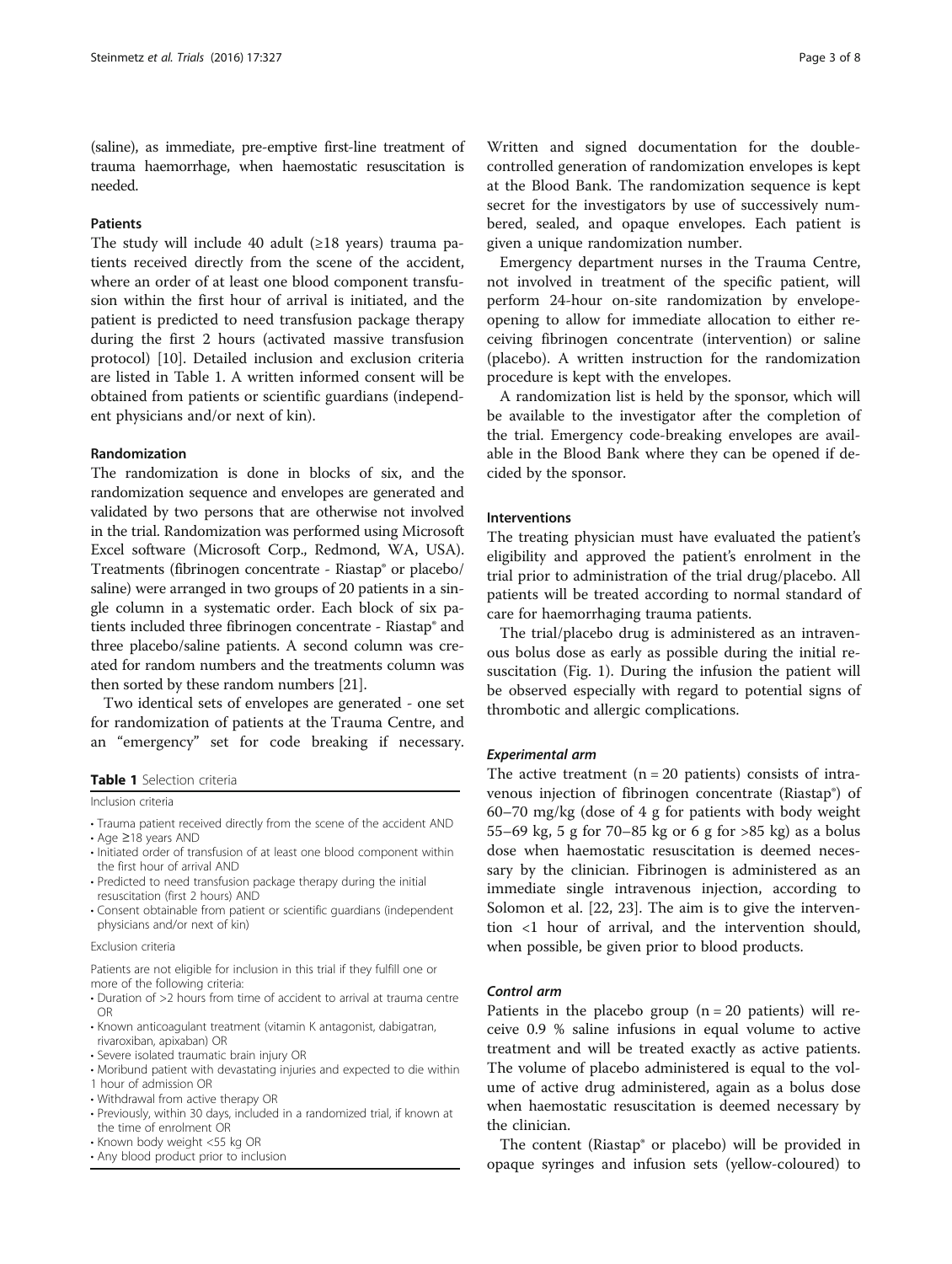<span id="page-3-0"></span>

disguise the content of the allocation to the treatment team.

# Trial end points

The primary end point is the change in thrombelastograph TEG® functional fibrinogen (FF) maximum amplitude (MA) in millimetres at 15 min after the intervention (Table 2). Secondary end points are shown in Table 2 and include the clinically important 24-hour, and 30-day mortality.

# Table 2 Trial end points

### Primary end point

Thrombelastograph (TEG®) functional fibrinogen (FF) maximum amplitude (MA) in millimetres at 15 min post intervention

Secondary end points

- TEG® FF MA in millimetres at 2, 6, 24 and 72 hours post intervention
- TEG® MA in millimetres at 15 min, 2, 6, 24 and 72 hours post intervention
- Transfusion requirements (red blood cells (RBC) or fresh frozen plasma (FFP) or platelets (PLT)) at 2, 6, 24, 72 hours and in total at day 30
- Total use of haemostatic therapy (i.e. use of coagulation factor concentrates and tranexamic acid) in the first 24 and 72 hours, omitted from this is active treatment (intervention)
- Time to intervention or placebo
- Time to FFP and PLT transfusion
- Percentage of patients receiving intervention or placebo <1 hour of arrival
- Time to surgical control of bleeding as noted by the surgeon
- Severe adverse reactions at day 30, defined as symptomatic
- thromboembolism at day 30 and anaphylaxis at day 30 • 24-hour and 30-day mortality

Follow-up period on safety events and mortality will be until day 30.

During the trial blood samples will be taken at different time points (Table [3\)](#page-4-0). Patients will be actively assessed for the first 72 hours from admission. During the extended follow-up period at day 30, contact will be made with the patients and/or department to follow up on safety events and establish potential mortality (Table [3\)](#page-4-0). Data collection forms can be obtained from the authors.

# Statistical analysis

All efficacy analyses will be done according to the intention-to-treat principle comprising all patients who receive intervention (active or placebo), even if not completed. This includes all randomized patients fulfilling inclusion criteria and not meeting exclusion criteria. The per protocol population will be a subset of the intention-to-treat population. It includes patients who have received the intervention (active or placebo), but excluding the following patients: patients receiving blood products between time of inclusion and intervention or patients receiving haemostatics such as fibrinogen concentrate, prothrombin complex concentrate or recombinant factor VIIa after the administration of intervention (active or placebo).

Statistical analyses will be performed by a statistician blinded to the allocated treatment prior to the breaking of the randomization code. All outcomes will be reported according to analyses described above.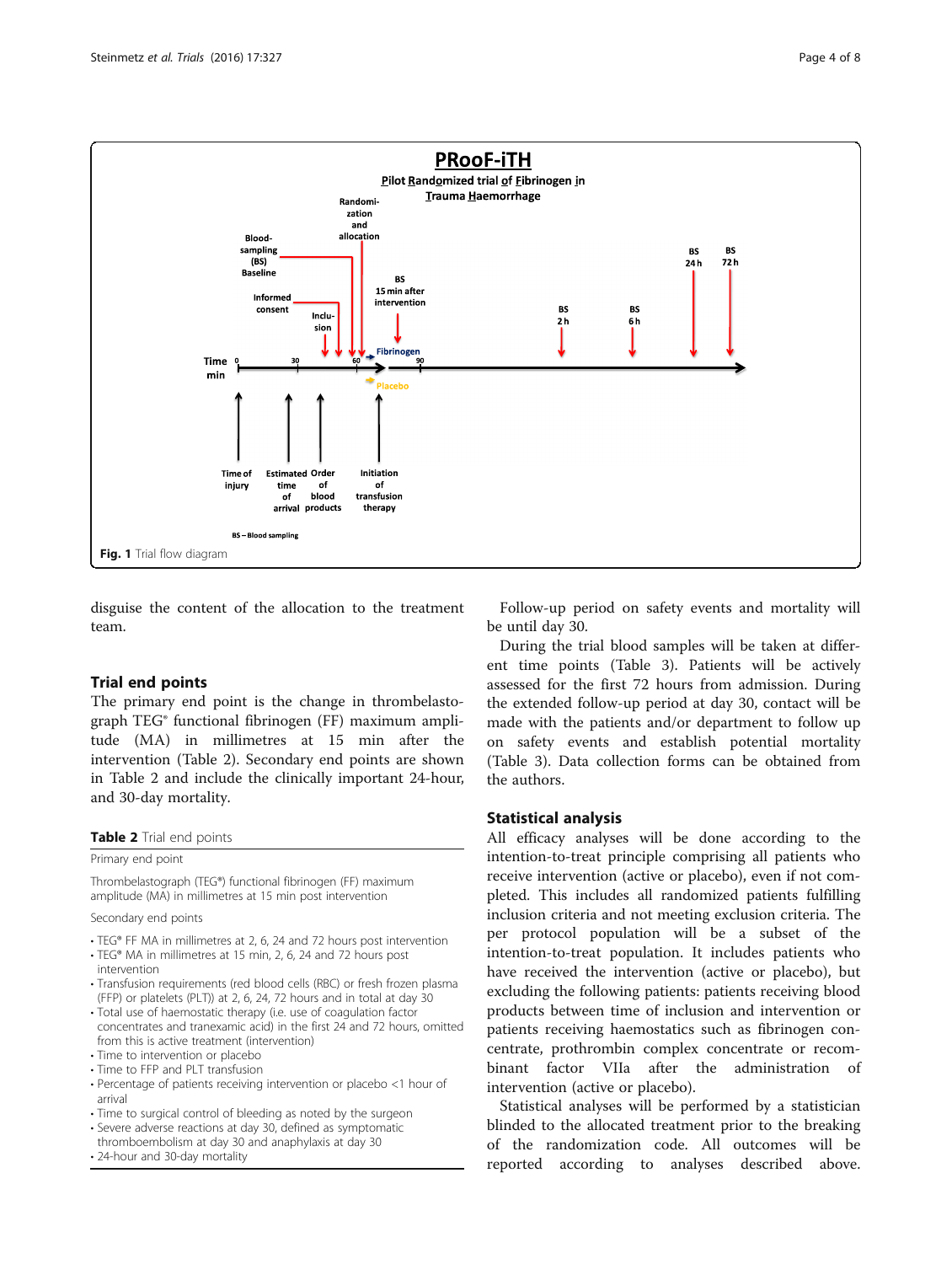| These academic |  |  |
|----------------|--|--|

<span id="page-4-0"></span>

| Day                                             |                                  | Time point |          |       |        |          |                    |
|-------------------------------------------------|----------------------------------|------------|----------|-------|--------|----------|--------------------|
|                                                 | Day 1                            | Day 1      | Day 1    | Day 1 | Day 2  | Day 4    | Day 30 (follow-up) |
| Hours                                           | 0 hrs baseline (before infusion) | 15 min     | 2 hrs    | 6 hrs | 24 hrs | 72 hrs   |                    |
| Informed consent                                | X                                |            |          |       |        |          |                    |
| Demographics/medical history                    |                                  |            |          |       | X      | X        | X                  |
| Weight                                          | X                                |            |          |       |        |          |                    |
| Clinical parameters <sup>a</sup>                | X                                | Χ          | Χ        | Χ     | X      | $\times$ |                    |
| Co-medication <sup>b</sup> , incl. fluids/blood | X                                | X          | $\times$ | X     | X      | X        |                    |
| Haematology/biochemistry                        | X                                | X          | $\times$ | X     | X      | $\times$ |                    |
| Thrombelastography                              | X                                | X          | X        | X     | X      | X        |                    |
| Drug/placebo administration                     | X                                |            |          |       |        |          |                    |
| Serious adverse events                          |                                  |            |          |       |        |          | X                  |
| Mortality                                       |                                  |            |          |       | X      |          | X                  |

Time points are calculated from infusion of study drug

<sup>a</sup>Clinical parameters including lactate, blood pressure and pulse

<sup>b</sup>Only concomitant medication affecting the haemostasis are registered

Descriptive statistics will be calculated for all end points. All summary statistics of continuous variables will include: n, mean with standard deviation, or median with interquartile ranges. All summary statistics of frequency tables will include n, % and N, where N is the total number of patients recorded values in the corresponding group.

The change in TEG<sup>®</sup> FF MA from baseline to the 15min measurement will be analysed with ANCOVA. The analysis will be adjusted for baseline TEG® FF MA to increase statistical power. The assumption of normality of the residuals will be assessed using QQ-plots and, if a satisfactory fit is not obtained, we will first attempt to conduct the analysis using log-transforms. If the fit is still not adequate, we will employ the Mann-Whitney test to the change values. The primary null hypothesis is that there is no difference between the fibrinogen concentrate arm and the placebo arm.

The secondary end points (number 1–4; Table [2](#page-3-0)) will be analysed using mixed models, adjusting for baseline values. The models will include an interaction term between treatment group and time. If an overall significant treatment effect is found post hoc pair-wise comparisons will be employed. The assumption of normality of the residuals will be assessed using QQ-plots and, if a satisfactory fit is not obtained, we will first attempt to conduct the analysis using log-transforms. If the fit is still not adequate, we will employ the Mann-Whitney test to the measured changes from baseline to each of the measurement times; i.e. there will be as many Mann-Whitney tests as there are measurement times.

The secondary outcomes (number 5–7; Table [2](#page-3-0)) will be analysed using Cox models as these are time-to-event outcomes with potential competing risks. The

assumption of proportional hazards will be assessed using Schoenfeld residuals. Secondary outcomes (number 7, 9, 10; Table [2](#page-3-0)) are all categorical and will be analysed using Fisher's exact test and effects quantified using frequency tables and risk ratios.

# Missing data

If for any of the analyses mentioned above there are less than 95 % of the observations which are complete, we will employ multiple imputation techniques for that analysis [[24\]](#page-7-0). The multiple imputation approach will be based on chained equations. If more than 95 % of the observations are complete, we will only employ complete case analysis.

The power calculation is based on local data finding of a TEG<sup>®</sup> FF MA mean 13.6 mm (SD  $\pm$  5.6) on arrival in trauma patients not surviving for 30 days. Administering 60–70 mg/kg fibrinogen concentrate will result in an approximate increase of 6–8 mm in TEG FF MA according to Tanaka and colleagues, which corresponds to increasing the fibrinogen level with approximately 1 g/l and to a level of above 2.3 g/l [\[25](#page-7-0)]. To detect the above difference with a power of 0.90 (1-β) and alpha of 0.05 requires  $n = 19$  patients in each group. We have chosen to include 40 patients, 20 evaluable patients in each randomization group in case of attrition, in the present trial. Patients who drop out or are withdrawn for any reason before hour 24 will be replaced.

No interim analysis is planned. The actual statistical power will be a bit higher as the primary end point is a change value and we adjust the analysis for baseline values. However, the exact size of this additional power cannot be readily assessed as we do not have reliable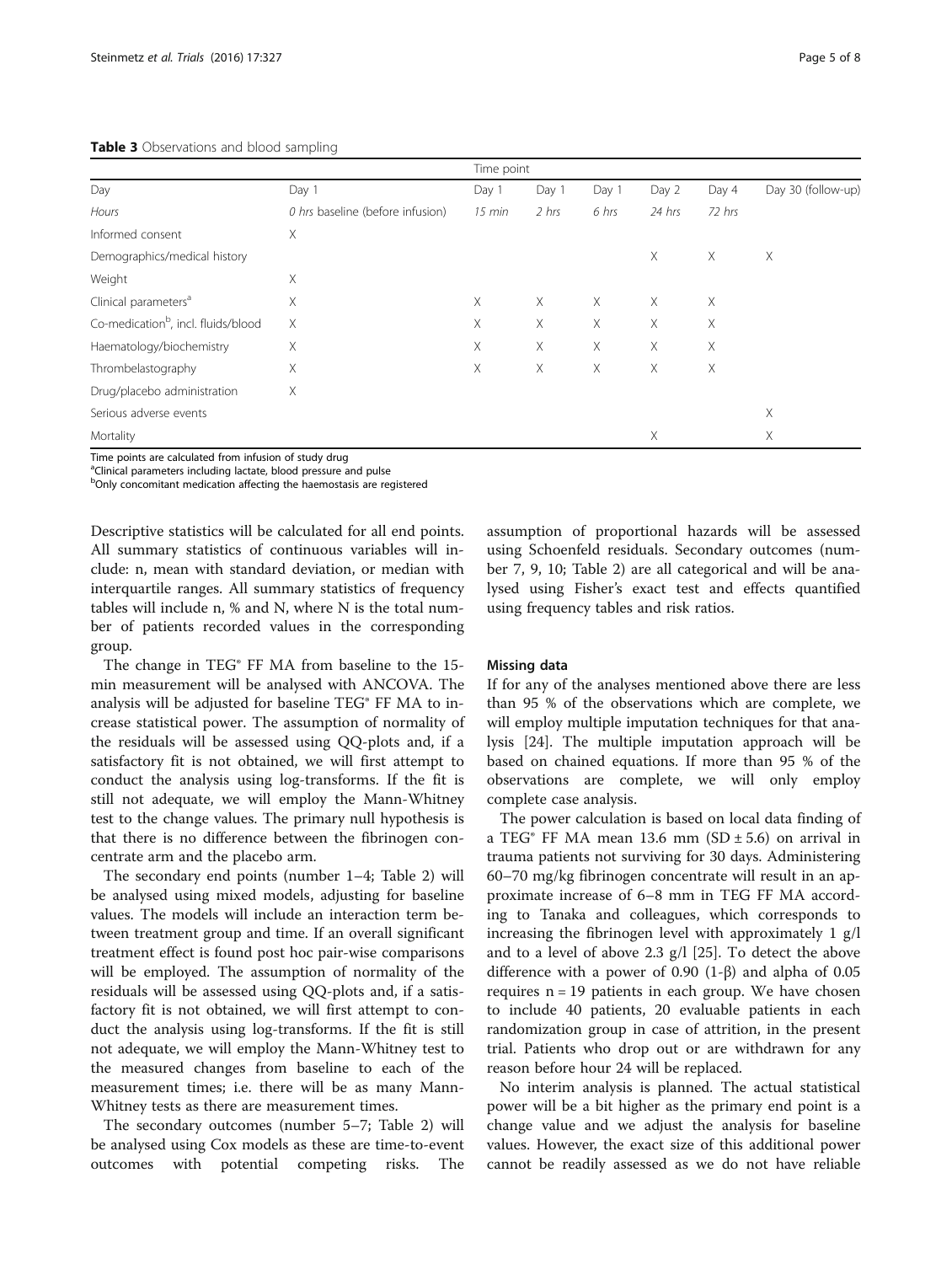information about the intra-person correlation of TEG® FF MA.

## Patient withdrawal

Participation in the trial is strictly voluntary. Patients, relatives or scientific guardians are free to discontinue the trial at any time without giving their reason(s).

A patient must be withdrawn from the trial treatment in the event of any of the following:

- (1)Withdrawal of consent, or
- (2)Due to serious adverse reactions (anaphylaxis, or suspected unexpected serious adverse reactions), which are clinically relevant and affect the patient's safety, and discontinuation is considered necessary by the trial investigators (stopping rule). In case a stopping rule emerges, the sponsor in concert with the investigator/treating physician decides whether code breaking should be performed. Emergency code-breaking envelopes are stored at the Blood Bank and are opened at the initiative of the sponsor. It is documented in the case report form (CRF), if the code is broken.

All patients who withdraw from the trial for any reason and at any time should have an end-of-trial examination. Patients will be examined for any status changes that require further follow-up. All withdrawn patients will be followed up as the remaining patients in the trial. If consent is withdrawn, the person making the withdrawal will be asked for permission to follow up for 30 days after randomization.

# Discussion

A low level of fibrinogen is associated with coagulopathy, low clot strength and poor outcome, and fibrinogen concentrate is currently being used at various facilities at the discretion of the physician on a case-by-case basis, often goal-directed according to viscoelastic haemostatic assays such as thrombelastography (TEG®) or thrombelastometry (ROTEM®)[\[1, 3\]](#page-7-0). The Pilot Randomized trial of Fibrinogen in Trauma Haemorrhage (PRooF-iTH) is the first randomized controlled trial of fibrinogen in trauma. Furthermore, the first trial to address whether first-line, pre-emptive fibrinogen concentrate treatment will increase the clot strength, and influence transfusion requirements and survival in adult trauma patients in need of haemostatic resuscitation. Included patients will have critical or massive bleeding in need of activation of our massive transfusion protocol.

When administering a pro-haemostatic drug such as fibrinogen concentrate, there is a possible risk of thromboembolic events. In seven randomized controlled trials on the use of fibrinogen concentrate as a prohaemostatic drug, six of these were in cardiac surgery carrying an inevitable increased thromboembolic risk, and only one trial has reported two cases of thromboembolic events [\[26](#page-7-0)]. However, in a 22-year pharmacosurveillance programme with more than 1,000,000 g of fibrinogen concentrate administered, only nine cases of thrombosis possibly related to the treatment have been reported [[27\]](#page-7-0). Furthermore, in a recent randomized controlled trial using 2 g fibrinogen substitution or placebo in 249 patients with severe postpartum haemorrhage done by our group, we saw no thromboembolic events and no serious adverse events or reactions [\[28\]](#page-7-0). In conclusion, the risk of thromboembolic events seems negligible when fibrinogen is used in a relevant population, with potential important benefits.

The dose of fibrinogen concentrate in the present trial is 60–70 mg/kg and was chosen based on the reported findings of low concentration of fibrinogen in actively haemorrhaging trauma patients [\[29](#page-7-0), [30\]](#page-7-0) and it is estimated that the chosen dose will increase the functional fibrinogen maximal amplitude by 6–8 mm resulting in significantly higher overall clot strength [\[25\]](#page-7-0). Importantly, no clinical or preclinical data indicate that administration of fibrinogen concentrate to patients having a normal fibrinogen leads to a hypercoagulable or prothrombotic state [\[20](#page-7-0)].

In this trial we wish to include pregnant women and find that advantages outweigh possible risks. These trauma patients are bleeding critically and therefore receive many blood transfusions, and 20 % are expected to die from their injuries. It will not be possible to investigate for pregnancy prior to administration of trial medication, as this will delay immediate and life-saving treatments. The active substance in Riastap® is of human origin and is eliminated in the same manner as the native protein. Harmful or toxic effects in relation to reproduction or foetal toxicity are not expected, and fibrinogen concentrate has safely been used for postpartum haemorrhage in more than 100 women without any serious adverse reactions or events even though this is not the same as being pregnant. Despite the several measures taken to screen for and inactivate viruses and bacteria, the risk of non-enveloped viruses such as parvovirus B19, which may be serious for pregnant women, cannot be completely excluded [[20\]](#page-7-0). Overall, we strongly believe that the advantages of including pregnant women outweigh possible risks and adverse reactions. Based on this, the inclusion of pregnant women was approved by the Danish health authorities.

The future of trauma resuscitations warrants further investigation. Currently, the best evidence from randomized controlled trials supports haemostatic resuscitation aiming at delivering blood products in a ratio 1:1:1 of red blood cells, plasma and platelets during resuscitation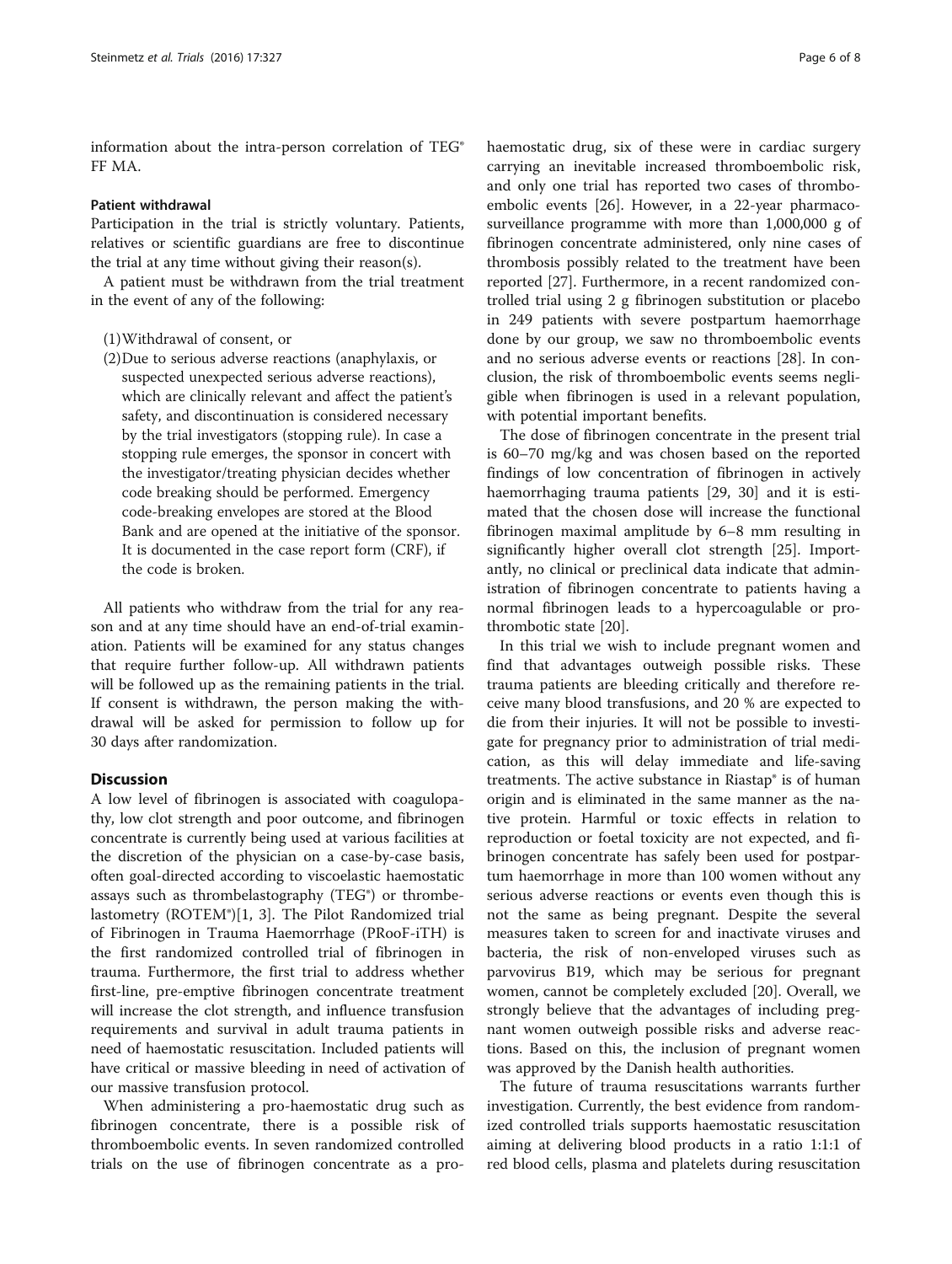of bleeding. These results comes from the Pragmatic, Randomized Optimal Platelets and Plasma Ratios trial (PROPPR) [\[9](#page-7-0)], showing a reduction in numbers of patients exsanguinating, a lower 6-hour mortality and tendency towards a better 24-hour mortality. The PRooF-iTH will test whether immediate pre-emptive fibrinogen concentrate administered to adult trauma patients as first-line treatment of trauma haemorrhage will increase the clot strength as evaluated by thrombelastography (TEG®), transfusion requirements and survival, as compared to placebo in patients receiving standard of care resuscitation. In brief, the standard of trauma care in Copenhagen is performed according to the ATLS principles and resuscitation is done according to the Damage Control Resuscitation principles [\[31](#page-7-0)], the PROPPR trial [\[9](#page-7-0)] and the developed Copenhagen Concept [\[10\]](#page-7-0) where we limit the use of fluids and initiate a 1:1:1 ratio-driven transfusion therapy of RBCs, FFP, and platelets during the initial phase of massive bleeding. Viscoelastic haemostatic assay (VHA) is performed on arrival and repeated accordingly, allowing for an early shift towards VHA-guided therapy using blood products, pro-haemostatics and coagulation factor concentrates subsequently. Simultaneously, tranexamic acid is administered according to the CRASH-2 trial [\[11](#page-7-0)], and efforts are made to correct and reverse augmenting factors of coagulopathy and shock [\[10](#page-7-0)].

# Trial status

The trial was started in February 2015, and participants are currently being recruited. The estimated trial completion will be in December 2016.

#### Abbreviations

ATLS, Advanced Trauma Life Support; FF, functional fibrinogen; FFP, fresh frozen plasma; HCR, Haemostatic Control Resuscitation; MA, maximum amplitude; PLT, platelets; PRooF-iTH, Pilot Randomized trial of Fibrinogen in Trauma Haemorrhage trial; RBC, red blood cells; RCT, randomized controlled trial; TEG®, thrombelastograph; VHA, viscoelastic haemostatic assay

#### Acknowledgements

We are grateful to the emergency department nurses, the trauma teams and team leaders for their support and energy in making this trial possible. We are also grateful to Rikke Bergmann Pharmacist, PhD and Birte Kristensen Elm, Cand Scient, PhD, and the research team at the Section for Transfusion Medicine, Capital Region Blood Bank, Rigshospitalet for their excellent participation in trial execution.

Furthermore, Lotte C. G. Høgberg, Pharmacist, PhD, The Danish Poisons Control Center, Department of Anaesthesiology, Copenhagen University Hospital, Bispebjerg is acknowledged for managing the randomization procedure.

#### Funding

This research project is investigator-initiated by the trial sponsor Pär I. Johansson and the principal investigator Jakob Stensballe. Pär I. Johansson has, on behalf of Rigshospitalet, Copenhagen University Hospital, received an unrestricted research grant from the company CSL Behring Scandinavia, (Berga Backe 2, 182 17 Danderyd, Sweden), the manufacturer of Riastap®, to support the execution of the trial covering expenses for assisting staff, on-call research assistants, blood samples and

laboratory analyses etc. Additionally, CSL Behring Scandinavia also supplies the investigational product (estimated 100 grams Riastap®) of the trial free of charge. None of the researchers involved has received or receives personal income from CSL Behring Scandinavia, or has shares or financial interests in CSL Behring Scandinavia. CSL Behring Scandinavia has no influence on the design, the conduct or the results of the trial.

#### Authors' contributions

JSE and PIJ conceived and designed the trial, and assisted with the composition of the manuscript. PIJ led the funding applications to CSL Behring. AMS, HHH, THL and CFL contributed to designing the trial. JSZ composed the first draft of the manuscript, and contributed to designing the trial. All authors read and approved the final manuscript.

#### Competing interests

PIJ received an unrestricted research grant from CSL Behring transferred to Rigshospitalet, Copenhagen University Hospital and administered from there. All other authors declare that they have no competing interests.

#### Consent to participate and ethics approval

Informed consent will be obtained from all participants (or their representative and general practitioner or the independent physicians where necessary). The patients considered to be included in the trial will be temporarily incompetent because of acute, severe illness related to traumatic haemorrhage needing immediate stabilization. Patients in haemorrhagic shock will usually have impaired consciousness and are at risk of circulatory arrest and respiratory failure, and approximately 20 % of these patients are expected to die. The intervention tested in this trial is pivotal to be administered immediately in the early phase of ongoing bleeding and resuscitation where coagulopathy is present in order to have the expected beneficial effect on haemostasis, bleeding and transfusions. Hence, it is necessary to include unconscious patients as the treatment has to be initiated at the earliest possible time after the traumatic haemorrhage diagnosis i.e., at a time point where patients are temporarily incompetent and the next of kin may not have reached the hospital yet. In Denmark, the consent process can be performed in three independent steps. The first step is to allow for immediate inclusion in trials testing emergency interventions by use of proxy consent by two independent physicians (an entity-entitled scientific guardian consisting of two physicians independent of the research group and one of these needs specific knowledge of the condition investigated). The second step is for the principal investigator or his designee to obtain written informed consent from the next of kin as soon as possible and then the patient's general practitioner. Patients who, during the course of the trial, become able to give consent, will be asked to participate and give their consent as the third step of the consent process. The higher order of consent step replaces the lower order of consent, i.e. consent from relatives and general practitioners replaces the consent obtained from the scientific guardian and so forth. Each patient or next of kin must receive full verbal and written patient information from the investigator or his designee and allowed to be accompanied by an assessor during this. Furthermore, sufficient time will be given to consider possible participation before giving consent. The results of this trial will be communicated to each patient if they consent to this information. The trial is conducted in accordance with the Declaration of Helsinki 2 and is approved by the local research ethics committee (Capital Region, Centre for Health, Health Law), the Danish Health and Medicines Authority and the Danish Data Protection Agency according to Danish legislation. The trial is conducted in accordance with Good Clinical Practice guidelines, to ensure monitoring (visits), data verification and handling, and audit if necessary. The patients are covered by patient insurance, covering all treated patients in the event of study-related injury or death occurs in accordance with applicable law and with the CPMP Note for Guidance on Good Clinical Practice. Trial registrations: EudraCT no. 2014-003978-16 and ClinicalTrials.gov: NCT02344069.

#### Author details

<sup>1</sup>Department of Anaesthesia and Trauma Centre, Centre for Head and Orthopaedics, Rigshospitalet, Copenhagen University Hospital, Blegdamsvej 9, 2100 Copenhagen, Denmark. <sup>2</sup>Section for Transfusion Medicine, Capital Region Blood Bank Rigshospitalet, Copenhagen University Hospital, Blegdamsvej 9, 2100 Copenhagen, Denmark. <sup>3</sup>Section of Biostatistics University of Copenhagen, Oester Farimagsgade 5, 1014 Copenhagen, Denmark. <sup>4</sup>Trauma Centre, Centre for Head and Orthopaedics, Rigshospitalet,